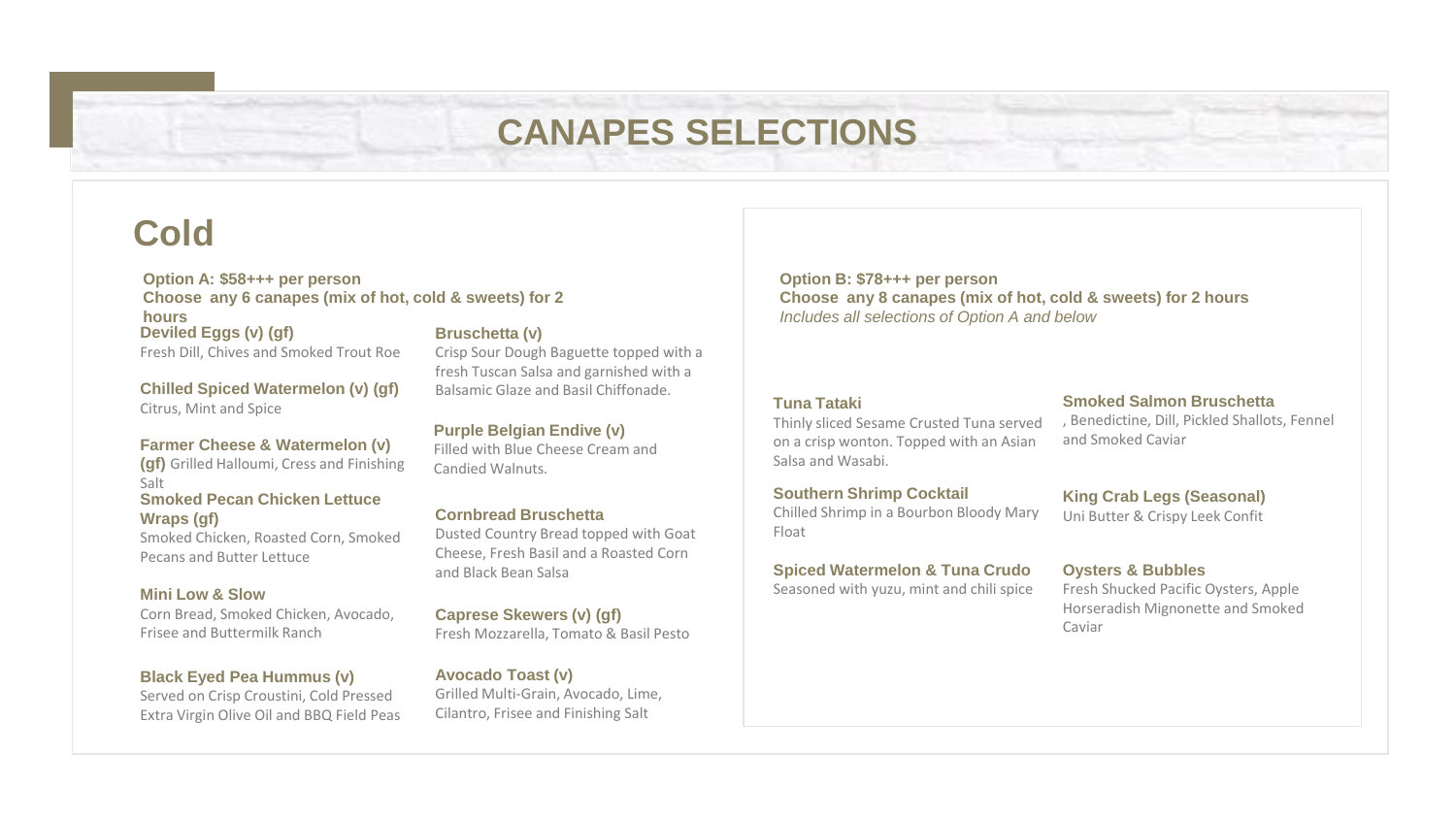#### **RECEPTION PLATTERS**

**Hot**

**Option A: \$58+++ per person Choose any 6 canapes (mix of hot, cold & sweets) for 2 hours** 

#### **Mini Sundried Tomato & Arugula Quiche (v)** Egg Custard and Shortbread Crust

#### **Fried Green Tomato Slider (V)**

Fresh Biscuit, House Pimento Cheese, Tomato Jam, Frisee, Lemon Vinaigrette and Chives.

#### **Southern Fried Chicken Biscuit**

Fresh Biscuit, Crispy Fried Chicken, Honey Butter and Pepper Jelly

#### **Ham Biscuit**

Virginia Ham, Swiss, Bourbon Maple, Biscuit and Honey Butter

#### **Mini Chicken & Waffles**

Bourbon Maple, Smoke Spice & Cheddar Waffle

#### **Option B: \$78+++ per person**

**Choose any 8 canapes (mix of hot, cold & sweets) for 2 hours -***Includes all selections of Option A* 

Mayonnaise

**Crispy Chicken Wings** Spicy, Tangy Smoke Spice **Fried Green Tomato**

Spring Onions and Bacon

**Street Corn (v)**

**Chicken or Beef Satay**

Vinaigrette

Sauce

Pimento Cheese, Smoked Pork Belly, Tomato Jam, Frisee & Pickled Lemon

Grilled Corn, Crema, Crumbled Feta,

Chili, Lemongrass & Ginger Chicken Skewers served with a Spicy Thai Peanut

**Grilled Portobello Slider (V)**  Portobello Mushroom, Fresh Herbs, Balsamic, Swiss Cheese, Lettuce, Tomato, Grilled Red Onion and a Spicy Chipotle

#### **Seared Crab Cakes** *and below*

Black Pepper Sauce and Cold Pressed Pickles

#### **Brisket Hand Pie**

Flaky Pastry stuffed with Smoked Brisket, Potato, Blue Cheese Fondue & Red Chilies.

#### **Bacon Wrapped Bourbon Figs**

Gorgonzola Cheese, Smoked Pecans & Streaky Bacon

**Fried Chicken and Caviar** Crème Fraiche & Smoked Caviar

#### **Smoked Beef Brisket Biscuit**

Fresh Biscuit, Arugula, Tomato Jam and Honey Butter

**Crab Cake Slider**

**Baked Fig Crostini** 

**Fried Chicken Bao**

**Jalapeno Poppers**

Cheese

Coriander.

and Sofrito

Marinara

Fig, Honey, Crispy Pork Belly and Goat

Crispy Fried Five Spice Chicken, Sichuan Mayonnaise, Pickled Carrot & Chinese

**Jambalaya Arrancini and Sofrito** Crispy Fried Spiced Rice, Chorizo, Shrimp

Fresh Jalapenos hand stuffed with Cream Cheese and Seasoned Bacon. Lightly breaded then fried until golden crisp **Mac and Cheese Croquettes (v)** Crispy Fried Mac & Cheese and Basil

With Lettuce, Tomato, House Pickles, Tarragon Aioli & fresh Mini-Buns

#### **Boiled Peanut Falafel (v)** Peanut Butter Molasses

**Chicken Fried Tofu (V)** Strawberry Buffalo Sauce

#### **Fried Pickled Okra (Lady Fingers) (v)**

Lightly Tempura Battered and Fried Golden Crisp. Served with a Ginger Vinaigrette

#### **Burnt Ends**

Smoked Brisket, Blue Cheese Fondue, Tots and Pickled Fresno Chilies

**Classic American Slider** 

Bite-Sized Burgers on Mini-Buns Served with Melted American Cheese, Grilled Onions, Pickles and House Sauce.

**BBQ'd Bacon Wrapped Shrimp** Stuffed with Basil and Grilled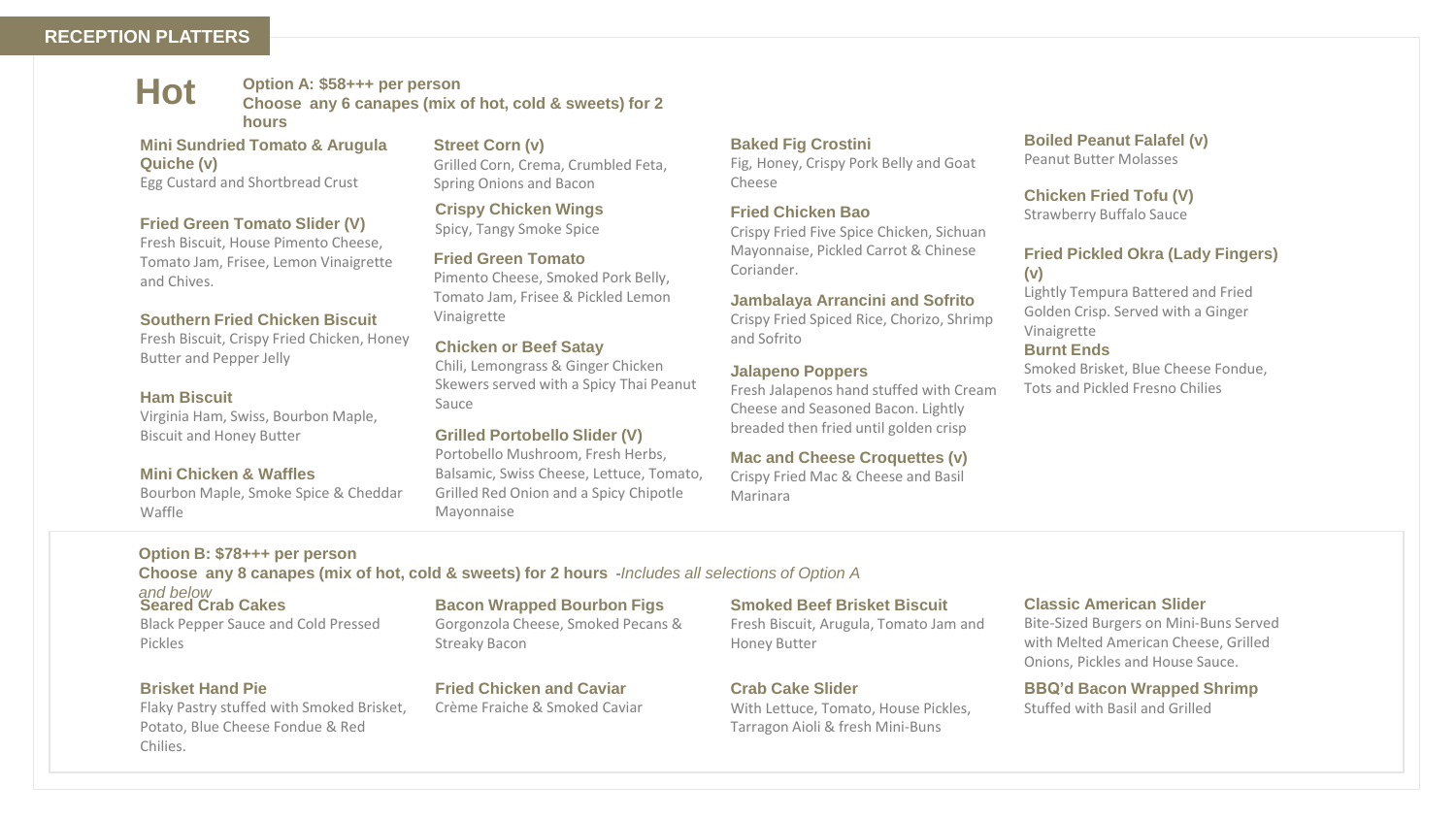## **Sweets**

**Option A: \$58+++ per person Choose any 6 canapes (mix of hot, cold & sweets) for 2 hours** 

**Bacon Butterscotch Cake**

**Fried Oreos** 

**Maple Glazed Bacon Donuts** 

**Apple Hand Pies** 

**Red Velvet Cupcakes** 

**Caramel Pecan Brownies** 

**Profiteroles** 

**Option B: \$78+++ per person Choose any 8 canapes (mix of hot, cold & sweets) for 2 hours**  *Includes all selections of Option A and below*

**Tuxedo Strawberries** 

**Mixed Berry Tarts**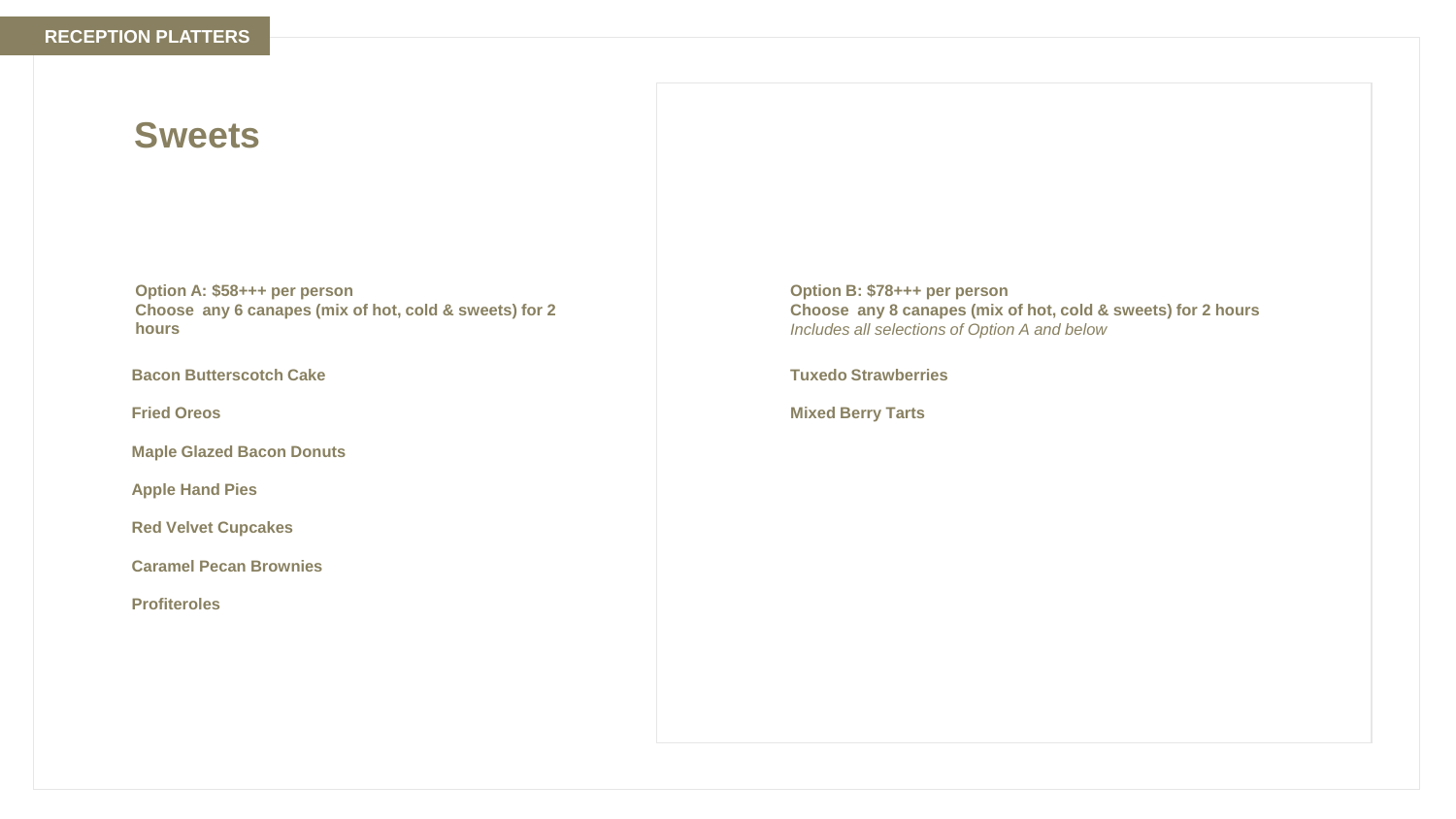## **ACTION STATIONS**

## **Carving Station**

**Satisfy your hungry guest with these event enhancers. Choose your favorite cuts and let our Chefs do the rest.**

### **Slow Roasted Prime Rib**

Served with Creamed Horseradish and Au Jus

**Carved Wagyu Sirloin** Served with Wild Mushroom Bordelaise and Caramelized Onions

**Honey Glazed Ham** Slowly roasted and glazed with Orange and Honey

**Oven Roasted Turkey Breast** Roasted to perfection served with Turkey Gravy, Ginger Cranberry Sauce and Stuffing **Peppercorn Crusted Tenderloin of Beef** Served with a Green Peppercorn Demi Glace

## **Country Grit Martini Bar**

Build your own Grit Sundae with an assortment of toppings for you to choose from. Whipped Butter, Spring Onion, Smoked Brisket, Pork

Cracklings, Sour Cream, Shredded Cheddar Cheese, Blue Cheese Crumbles and Diced Tomatoes, Red Eye Gravy and PBR Gravy.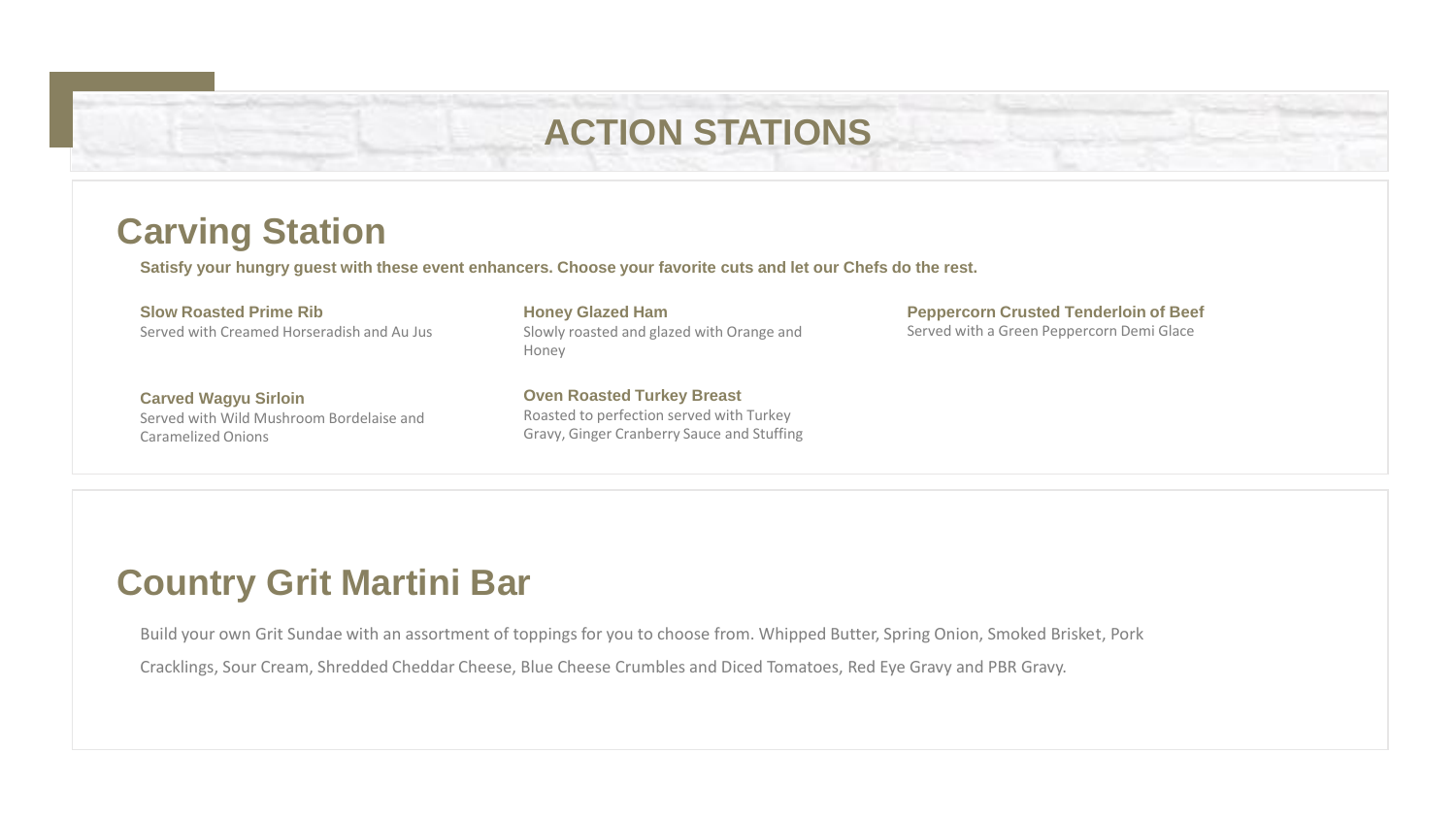## **RECEPTION PLATTERS**

## **Main Menu**

*Displayed or Passed (Priced by the dozen)*

**Deviled Eggs** Fresh Dill, Chives and Smoked Trout Roe

**Baked Fig Crostini** Fig, Honey, Crispy Pork Belly and Goat Cheese **\$42.00**

**Smoked Pecan Chicken Lettuce Wraps \$48.00**

Smoked Chicken, Roasted Corn, Smoked Pecans and Butter Lettuce

**Seared Crab Cakes** Black Pepper Sauce and Cold Pressed Pickles

**Mini Low & Slow** Corn Bread, Smoked Chicken, Avocado, Frisee and Buttermilk Ranch **\$51.00**

**Brisket Hand Pie** Flaky Pastry stuffed with Smoked Brisket, Potato, Blue Cheese Fondue & Red Chilies **\$85.00**

**\$33.00 Bacon Wrapped Bourbon Figs** Gorgonzola Cheese, Smoked Pecans & Streaky Bacon

> **Tuna Tataki** Thinly sliced Sesame Crusted Tuna served on a crisp wonton. Topped with an Asian Salsa and Wasabi

**Southern Shrimp Cocktail \$72.00** Chilled Shrimp in a Bourbon Bloody Mary **\$160.00 Jambalaya Arrancini & Sofrito** Float

> **Chicken or Beef Satay** Chili, Lemongrass & Ginger Marinated Chicken Skewers served with a Spicy Thai Peanut Sauce **\$54.00**

#### **Spiced Watermelon & Tuna \$64.00 Crudo**

Seasoned with yuzu, mint and chili spice

#### **Street Corn**

Grilled Corn, Crema, Crumbled Feta, Spring Onions and Bacon

**\$72.00 Mini Sundried Tomato & Arugula Quiche**

Egg Custard and Shortbread Crust

**Mini Chicken & Waffles** Fresh Dill, Chives and Smoked Trout Roe **\$48.00**

Crispy Fried Spiced Rice, Chorizo, Shrimp and Sofrito **Jambalaya Arrancini & Sofrito \$60.00** 

**Fried Chicken Bao** Crispy Fried Five Spice Chicken, Sichuan Mayonnaise, Pickled Carrot & Chinese Coriander **\$54.00**

**Smoked Salmon Bruschetta \$85.00** Multigrain, Benedictine, Dill, Pickled Shallots, Fennel and Smoked Caviar

#### **\$33.00 Mac and Cheese Croquettes \$36.00**

Crispy Fried Mac & Cheese and Basil Marinara

**\$36.00 Fried Chicken and Caviar** Crème Fraiche & Smoked Caviar **\$48.00**

> **King Crab Legs (Seasonal) \$160.00** Uni Butter & Crispy Leek Confit

**BBQ'd Bacon Wrapped Shrimp \$72.00**

Stuffed with Basil and Grilled

**Burnt Ends**

**Fried Green Tomato** Pimento Cheese, Smoked Pork Belly, Tomato Jam, Frisee & Pickled Lemon Vinaigrette **\$64.00**

#### **\$64.00**

Smoked Brisket, Blue Cheese Fondue, Tots and Pickled Fresno Chilies

**Oysters & Bubbles**  Smoked Brisket, Blue Cheese Fondue, Tots and Pickled Fresno Chilies **\$110.00**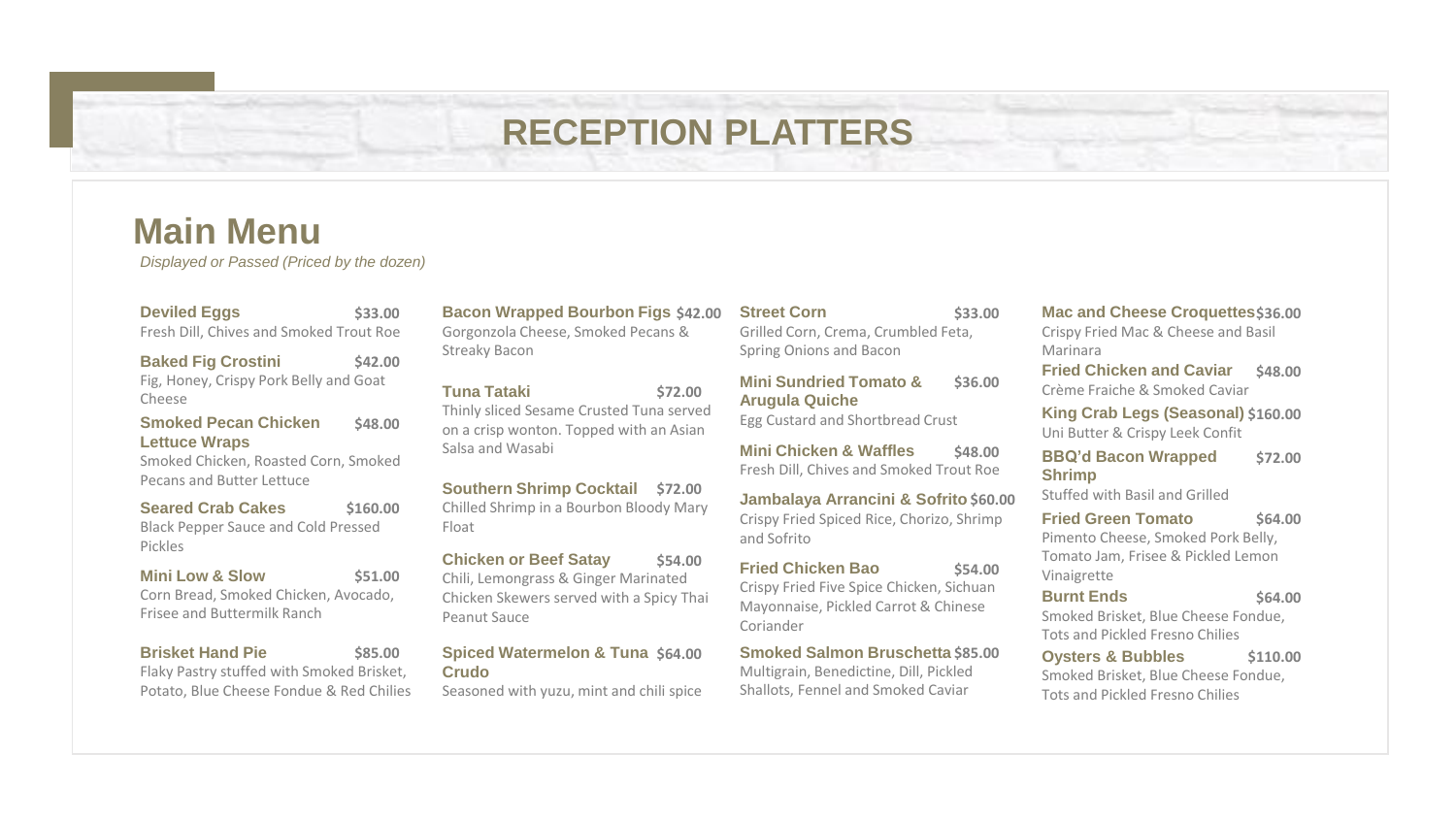## **Vegetarian Menu**

**Chilled Spiced Watermelon** Citrus, Mint and Spice

| <b>Farmer Cheese &amp;</b>                 | \$36.00 |
|--------------------------------------------|---------|
| Watermelon                                 |         |
| Grilled Halloumi, Cress and Finishing Salt |         |

| <b>Boiled Peanut Falafel</b>  | <b>\$42.00</b> |
|-------------------------------|----------------|
| <b>Peanut Butter Molasses</b> |                |
|                               |                |

## Strawberry Buffalo Sauce

#### **Bruschetta**

Crisp Sour Dough Baguette topped with a fresh Tuscan Salsa and garnished with a Balsamic Glaze and Basil Chiffonade

**\$32.00**

**\$32.00**

**Purple Belgian Endive** Filled with Blue Cheese Cream and Candied Walnuts **\$36.00**

| <b>Jalapeno Poppers</b>                 | \$36.00 |
|-----------------------------------------|---------|
| Fresh Jalapenos hand stuffed with Cream |         |
| Cheese and Seasoned Bacon. Lightly      |         |
| breaded then fried until golden crisp.  |         |
| Served with a Chile Plum Sauce          |         |

**\$36.00 Cornbread Bruschetta** Dusted Country Bread topped with Goat Cheese, Fresh Basil and a Roasted Corn and Black Bean Salsa **\$32.00**

**Avocado Toast** Grilled Multi-Grain, Avocado, Lime, Cilantro, Frisee and Finishing Salt **\$42.00**

**Black Eyed Pea Hummus \$32.00 Chicken Fried Tofu** Served on Crisp Croustini, Cold Pressed Extra Virgin Olive Oil and BBQ Field Peas

> **Caprese Skewers** Fresh Mozzarella, Tomato & Basil Pesto **\$42.00**

#### **Fried Pickled Okra (Lady Fingers)** Lightly Tempura Battered and Fried Golden Crisp. Served with a Ginger **\$32.00**

Vinaigrette

**Tomato Bisque Shooter & Grilled Cheese \$42.00**

## **Slider Menu**

| <b>Southern Fried Chicken</b> |  | \$60.00 |
|-------------------------------|--|---------|
| <b>Biscuit</b>                |  |         |

Fresh Biscuit, Crispy Fried Chicken, Honey Butter and Pepper Jelly

#### **Smoked Beef Brisket Biscuit \$110.00**

Fresh Biscuit, Arugula, Tomato Jam and Honey Butter

**\$110.00**

**\$48.00**

#### **Ham Biscuit**

Virginia Ham, Swiss, Bourbon Maple, Biscuit and Honey Butter

#### **Fried Green Tomato Slider (V)**

Fresh Biscuit, House Made Pimento Cheese, Tomato Jam, Frisee, Pickled Lemon Vinaigrette and Chives

**\$60.00 Classic American Slider** Bite-Sized Burgers on Mini-Buns Served with Melted American Cheese, Grilled Onions, Pickles and House Sauce. **\$98.00**

#### **Grilled Portobello Slider (V)**

Portobello Mushroom Grilled with Fresh Herbs and Balsamic Vinaigrette. Served on Mini-Buns with Swiss Cheese, Lettuce, Tomato, Grilled Red Onion and a Spicy Chipotle Mayonnaise.

**\$60.00**

**Crab Cake Slider**  With Lettuce, Tomato, House Pickles, Tarragon Aioli & fresh Mini-Buns **\$160.00**

## **Sweet Endings**

| <b>Fried Oreos</b>                      | \$32.00 |
|-----------------------------------------|---------|
| <b>Bacon Butterscotch Cake \$42.00</b>  |         |
| <b>Maple Glazed Bacon Donuts\$36.00</b> |         |
| <b>Apple Hand Pies</b>                  | \$32.00 |

| <b>Red Velvet Cupcakes</b>    | \$42.00 |
|-------------------------------|---------|
| <b>Caramel Pecan Brownies</b> | \$36.00 |
| <b>Profiteroles</b>           | \$32.00 |
| <b>Tuxedo Strawberries</b>    | \$42.00 |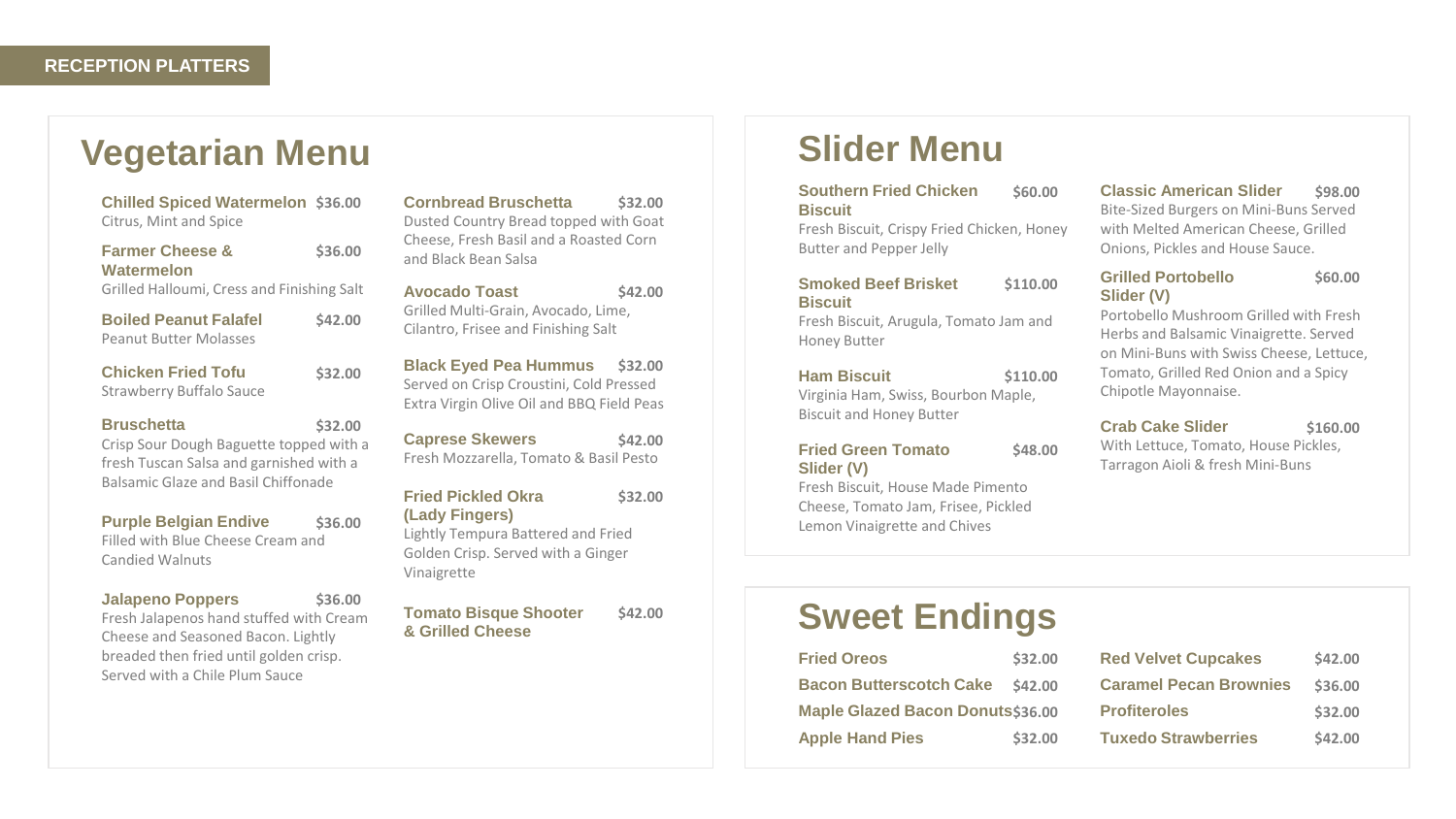# BEVERAGE EXPERIENCES

We infuse our own Bourbons & Ice Cubes. Allow your guests to sip on unique cocktails while enjoying our Southern Favorites.